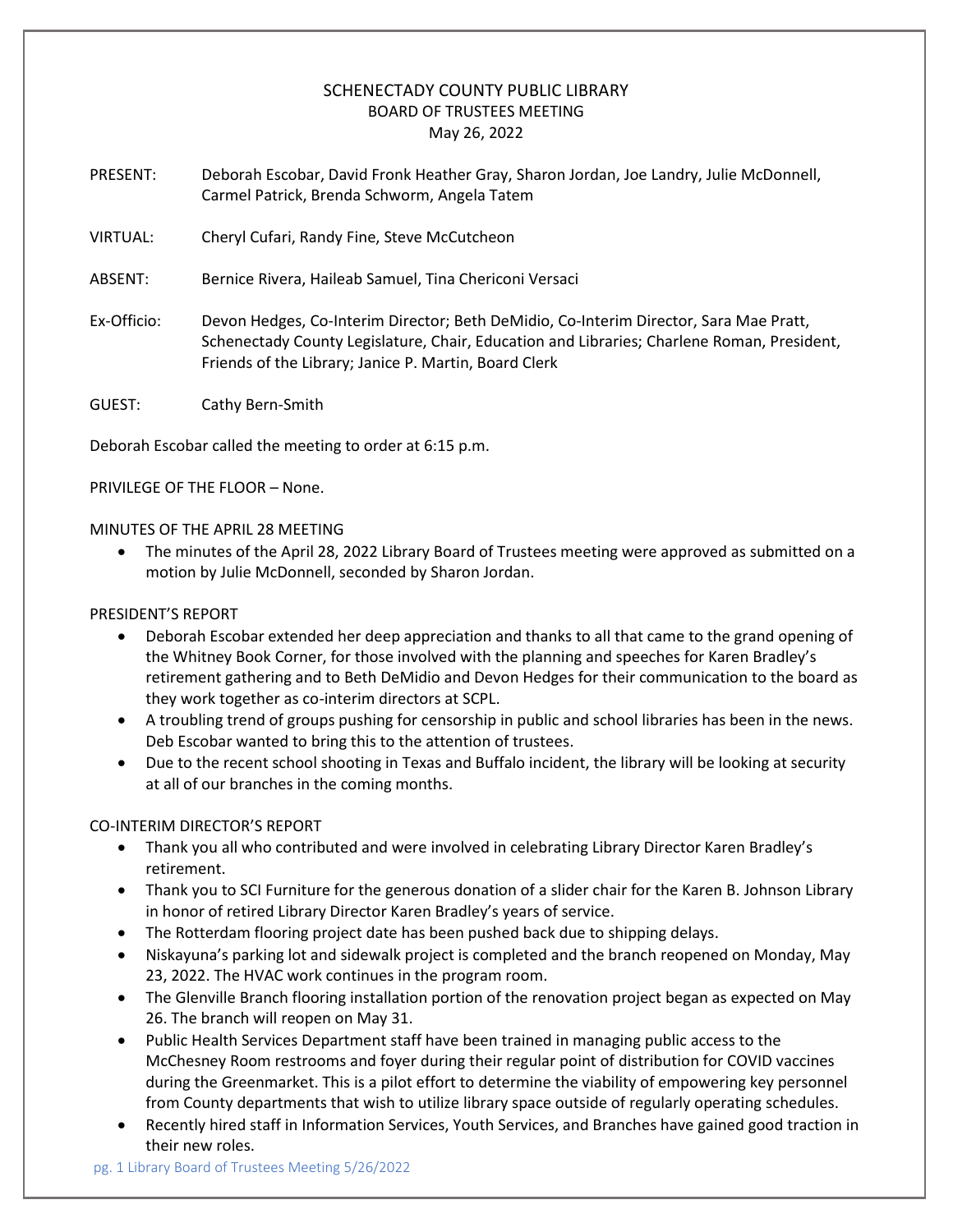- STARS was thrilled to reconvene meetings to coordinate and deliver books to community settings, taking every opportunity possible to get books into the hands of emerging readers in families and households where access t books may be difficult.
- The Friends of the Library Spring book sale was a great success.
- At the reopening ribbon cutting and celebration of the Friends' Whitney book Corner, many thanks were shared with Friends and Library Trustees, DSIC's Jim Salengo, County Legislator Sara Mae Pratt, Schenectady Mayor Gary McCarthy, and Ray Gillen of Metroplex for their efforts in renewing the Friends' flagship storefront.
- There were two recent incidents. The library had a free giveaway of comic books. The comic books were obtained from a retailer in Scotia. One of the comic books was returned due to its mature audience nature. There were no concerns except for the return of the comic book. The other incident involved a First Amendment Audit. A patron came in the library and was recording staff and patrons. There was an interaction by staff with him, but he continued to film. Devon Hedge's conferred with the County and their directive is that it is a public building and there is nothing we can do about someone videotaping in the library. Staff are to ignore and not engage with them.

# FRIENDS OF THE LIBRARY

- Charlene Roman reported that the Friends of the Library needs a Chairman of the Monday Noon Program segment. Their current chairman, Geri Mulligan, is stepping down. Discussion ensued.
- The spring book sale was a huge success. Leftover children's books were donated to the Schenectady City School District. A practice they would like to continue.
- The Whitney Book Corner is beautiful. Both book stores are doing very well.

## BRANCH COMMITTEE

• Heather Gray hopes to have a report for the next meeting.

## FACILITIES COMMITTEE

- Niskayuna Parking lot reconfiguration completed. All other projects completed except for HVAC.
- Glenville Upgrades completed. Landscaping will be completed in fall.
- Rotterdam Rehab and upgrade will begin in August.
- Woodlawn Projects on hold.
- KBJ Reform Architects have started their review of the  $2^{nd}$  floor.
- KBJ and Branches County will contract for landscaping. Metroplex will continue to do the weeding, etc. at KBJ until landscaping firm is found. Discussions with County have begun in planning for long term annual carpet and window cleaning.

## FINANCE COMMITTEE

Joe Landy presented the following resolutions:

- Resolution 1 Approval of SCPL Board of Trustees Expenditures. A motion to approve was made by Carmel Patrick, seconded by Sharon Jordan. Motion passed.
- Resolution 2 Increased Expenditure for Rotterdam Branch Library Improvements. Discussion ensued. Beth DeMidio reported that additional funds are needed to complete renovation. A motion to approve was made by Heather Gray, seconded by Sharon Jordan. Motion passed.

## BUDGET REVIEW

Beth DeMidio distributed a draft of the 2023 Budget Request. She highlighted the following:

• Personnel Services - Per the CSEA Contract a 2.25% increase was applied. Conversion of one part-time Senior Library Clerk to a full-time position to adequately staff Woodlawn's hours of operation. Combine two part-time Library Clerk positions to adequately staff Central Library and the five large branches with full-time Library Clerks. Conversion of Graphic Design Artist I position to Graphic Design